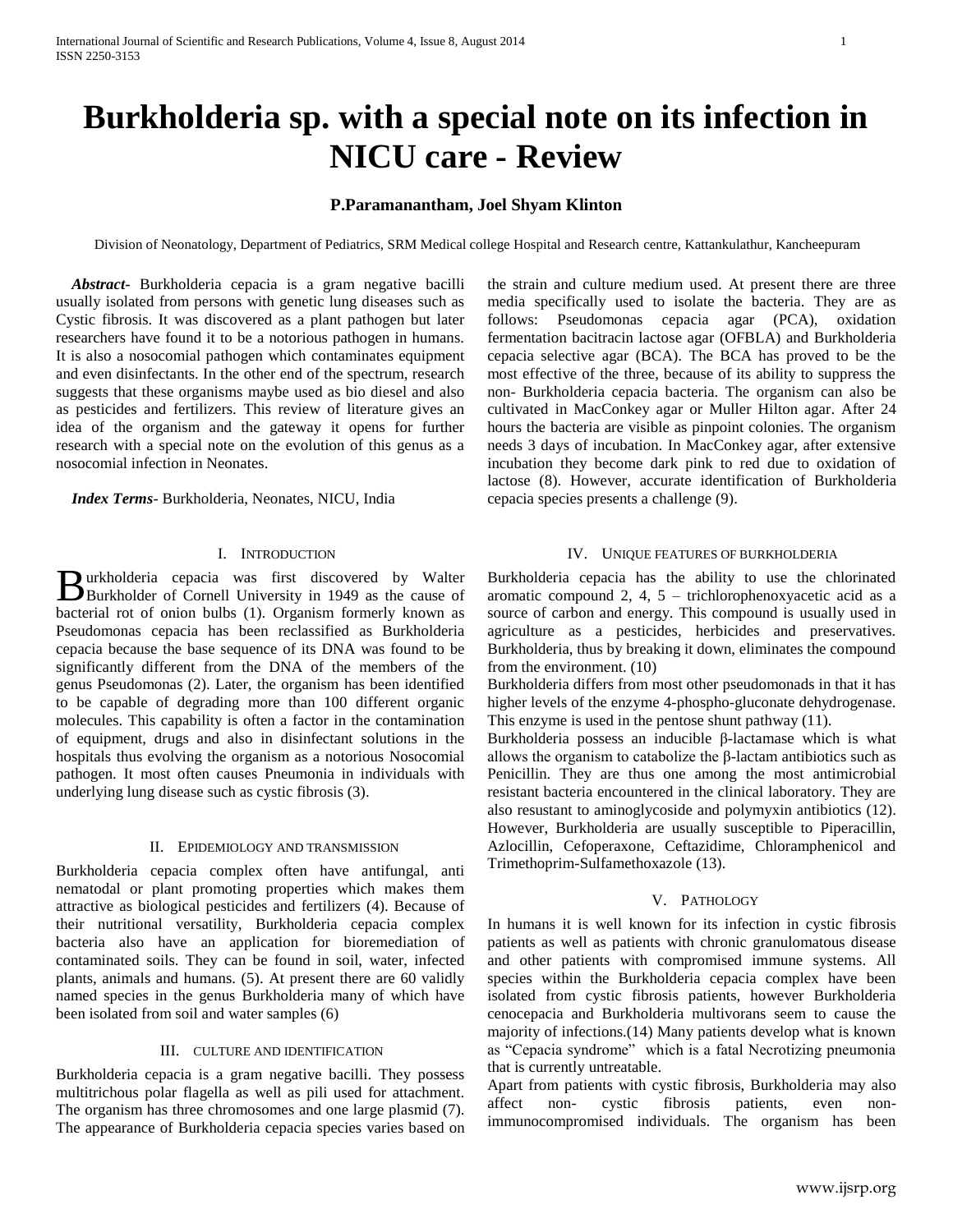associated with cutaneous foot lesions in military personnel, a malady known as "swamp foot".

As it can infect hospital soaps and disinfectants, individuals working in hospitals are not necessarily safe. Because cross infection is so prevalent, it is important that infected patients be segregated from non-infected patients.(15)

#### VI. RISING INFECTIONS IN NEONATES

 Recently there have been several outbreaks of this organism in NICU set up. Burkholderia cepacia was isolated four times from clinical specimens in Neonatal Unit (NU) of Southern Health-Monash Medical Centre, Clayton, Victoria, Australia from 2000 to 2005 and only once from 1994 to 2000. (16) An outbreak of *Burkholderia cepacia* septicaemia occurred in the NU of Kuala Terengganu Hospital, Malaysia over a 9-week period in 2001, affecting 23 babies and two died. A second outbreak lasting 8 days occurred a year later, affecting five babies (17). There was an outbreak in Japan reported in the year 2010 where there were 6 cases reported in that year. Among them, one isolate was found in peripheral blood apparently giving rise to a systemic infection (18). In India, in the year 2001 to 2006 the case fatality rate of Burkholderia was reported as 40 in a study conducted in Chandigarh (19). BCC was isolated from 6 Cystic fibrosis infants admitted in PGIMER, Chandigarh between April 2009 and March 2010 (20). Our review of literature suggests that there has been only one case reported with Burkholderia in the Pleural Fluid in a Neonate (21).

## VII. ONGOING RESEARCH

 Apart from being dreaded as a nosocomial pathogen, Burkholderia cepacia is an effective bio agent in the creation of biodiesel in order to help eliminate harmful waste being released into the atmosphere by petroleum and diesel (22). Burkholderia has also found to be useful in agriculture industry to protect plants from pathogen. Burkholderia can colonize the roots of many plants where it produces compounds that protect against soil borne pathogens. It can also be used in bioremediation because of its ability to metabolize toxic compounds like 2, 4, 5 trichlorophenoxyacetic acid, a major component of Agent Orange (23).

## VIII. CONCLUSION

Burkholderia cepacia offers a wide range of possibilities and research opportunities in the fields of medicine, agriculture and engineering. The following quote beautifully depicts the nature and the uniqueness of this micro-organism; "*What better microbial challenge to unite agricultural and medical microbiologists than an organism that reduces an onion to a macerated pulp, protects other crops from bacterial and fungal disease, devastates the health and social life of cystic fibrosis patients, and not only is resistant to the most famous of antibiotics, penicillin, but can use it as a nutrient!*" (J. R. W. Govan, 1998)

As it is a contaminant of disinfectants itself, further research is needed as to which disinfectants are safe to use and protect us from this organism. Studies that suggest its use in bio diesel and

bioremediation must also focus on how the addition of this species into the environment would affect its ability to cause disease.

#### **REFERENCES**

- [1] Burkholder WH (1950). "Sour skin, a bacterial rot of onion bulbs". *Phytopathology* **40**: 115–7.
- [2] "Medical Microbiology & Immunology" VII th edition. Warren Levinson, Ernest Jawatz, Mc Graw Hill. A division of Mc Graw Hill. International edition 2003. P.21
- [3] Microbiology VIII th edition. Gerard J Tortoka, Berdelv R Funks, Christina L Case. Third Indian Reprint, 2005: p.21
- [4] Parke J.L. and D. Gurian Sherman, 2001. "Diversity of Burkholderia cepacia complex and implications for risk assessment of biological control strains" Annu. Rev. Phytopathology 39:225-228
- [5] Govan,J.R., J.E.Hughes and P.Vandamme. 1996. Burkholderia Cepacia. Medical, taxonomic and ecological issuses. J. Med. Microbiol 45:395-407.
- [6] Manual of Clinical Microbiology 10<sup>th</sup> edition. Volume I. James Versalovic, Karen C. Caroll, Guido Funkey, James.H. Jorgensen, Marie Louise Landry, David W. Warnock. P.694
- [7] Rodly PD, Romling U, Tummler B. "A Physical genome map of the Burkholderia cepacia type strain" Mol. Microbiology 1995; 17:57-67
- [8] Henry . D, M. Campbell, C. McGimpsy, A. Clarke, L. Louden, J.L. Burns, M. H. Roe, P. Vandamme and D. Speert. 1999. Comparison of isolation media for recovery of Burkholderia cepacia complex from Respiratory secretions of patients with cystic fibrosis. J. Clin. Microbiology 37: 1004 – 1007
- [9] Mc Menamin, J.D., TM.Zaccine, T.Coenye, P.Vandamme, and J.J.Lipuma.2000. Misidentification of Burkholderia Cepacia in US cystic fibrosis treatment centres. An analysis of 1051 recent sputum isolates. Chest 117:1661-1665
- [10] Department of Microbiology and Immunology, College of Medicine, University of Illinois; "Genes for 2,4,5- Trichlorophenoxyacetic Acid Metabolism in B. cepacia AC1100"
- [11] Allenza, P., and Lessie, T.G. "*Burkholderia cepacia* mutants blocked in the Entner-Doudoroff pathway" Journal of Bacteriology, 1982. Volume 150. p.1340-1347.
- [12] Hancock, R.E.1998. "Resisitance mechanisms in Pseudomonas aeruginosa and other non fermentative gram negative bacteria." Clin.infect. Dis127. S93-S99.
- [13] Clinical Diagnosis & Management By Laboratory Methods.  $20<sup>th</sup>$  edition. John Bernard Henry, M.D. 2001. Published by Elsevier.
- [14] Andrew McDowell, Eshwar Mahenthiralingam, John E. Moore, Kerstin E. A. Dunbar, A Kevin Webb. "PCR-Based Detection and Identification of Burkholderia cepacia Complex Pathogens in Sputum from Cystic Fibrosis Patients" J Clin Microbiol. 2001 December.
- [15] A. M. Jones, M. E. Dodd, A. K. Webb "*Burkholderia cepacia*: current clinical issues, environmental controversies, and ethical dilemnas" European Respiratory Journal. 2001; 17:295-301
- [16] Disinfection of Burkholderia cepacia complex from non-touch taps in a neonatal nursery. Despina Kotsanas, Judith Brett, Tim J Kidd, Rhonda L Stuart, Tony M Korman Southern Health-Monash Medical Centre, Clayton, Victoria, Australia. Journal of Perinatal Medicine 02/2008; 36(3):235-9. DOI:10.1515/JPM.2008.038
- [17] Two outbreaks of Burkholderia cepacia nosocomial infection in a neonatal intensive care unit - Jimmy KF Lee. Journal of paediatrics and Child Health Volume 44, Issue 1-2, Pages 62-66, January/February 2008
- [18] K Kuzumoto, N Kubota, K Ishii, K Yumoto, Y Ogiso, T Nakamura, T Katsuyama, K Oana and Y Kawakami "Successful cessation of transmitting healthcare-associated infections due to Burkholderia cepacia complex in a neonatal intensive care unit in a Japanese children's hospital" Eur J Med Res. 2011; 16(12): 537-542
- [19] Blood Culture Confirmed Bacterial Sepsis in Neonates in a North Indian Tertiary Care Center: Changes over the Last Decade- Venkataseshan Sundaram, Praveen Kumar, Sourabh Dutta, Kanya Mukhopadhyay,Pallab Ray1, Vikas Gautam and Anil Narang. Jpn J Infect Dis. 2009 Jan;62(1): 46- 50